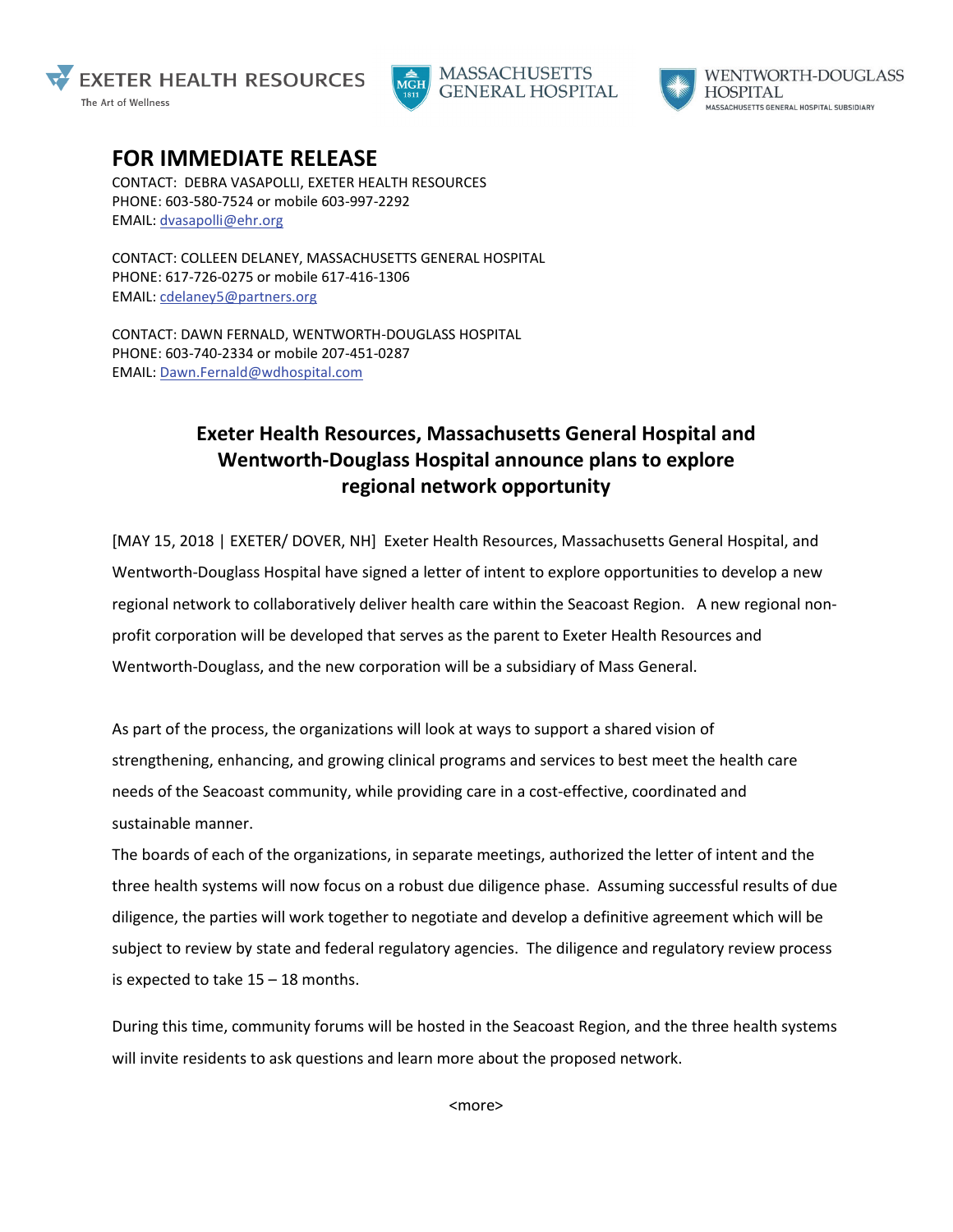





Since joining Mass General, Wentworth-Douglass Hospital has begun implementation of a new, systemwide electronic medical record system and business support applications to create a more seamless experience for patients. In addition, the two organizations have collaborated on clinical program development, adding new specialized programs in epilepsy treatment, congestive heart failure, and electrophysiology. "When we joined Mass General, our vision was to bring greater access to the highest-quality clinical care in the region; to develop the most qualified and capable physician network supported by the most sophisticated technology and advanced health records systems – and to continue to deliver care locally," says Greg Walker, president and CEO of Wentworth-Douglass Hospital.

That vision is shared by Kevin Callahan, president and CEO of Exeter Health Resources. "We believe that through the creation of a new integrated regional health care network, Exeter Health Resources, Inc. and its affiliates, Exeter Hospital, Inc., Core Physicians, LLC and Rockingham VNA & Hospice can not only advance their collective mission of improving the health of the community through the provision of high quality health care services, but also position our organization to thrive in the future. Importantly, developing this regional health care delivery network in collaboration with Wentworth-Douglass and Mass General combines the outstanding qualities of those institutions with those of Exeter Health Resources and creates a new pathway for Seacoast communities to access high value health care – from primary care to the most advanced care available."

Commitment to improving the health and well-being of residents in their local communities is a goal shared by all three institutions, says Peter L. Slavin, MD, MGH president. "For more than a decade, we have enjoyed a successful clinical affiliation with Exeter Health Resources and last year we were honored to expand our relationship with Wentworth-Douglass. We look forward to future discussions to explore how – together – we can focus on enhancing care and extending access, availability of services, and slowing the rate of rising health care costs."

## **ABOUT THE PARTIES:**

**[Exeter Health Resources](https://www.exeterhospital.com/Home)** consists of three operating affiliates, Exeter Hospital, Core Physicians and Rockingham Visiting Nurse Association & Hospice. We employ more than 2,300 staff members. Exeter Hospital is a not-forprofit, 100 bed, community-based hospital with extensive outpatient programs in surgery, radiation and medical oncology, and cardiac catheterization. Exeter Hospital was awarded Magnet® designation in 2015 and was redesignated in April 2018. The healthcare system has been recognized for ten years by the American Hospital Association's Health Forum as a "Most Wired" organization. Core Physicians is a community-based, multi-specialty group practice affiliated with Exeter Health Resources. Over 140 physicians and advance practice clinicians in more than 25 locations offering services in primary care, pediatrics, orthopedics, gastroenterology and many other